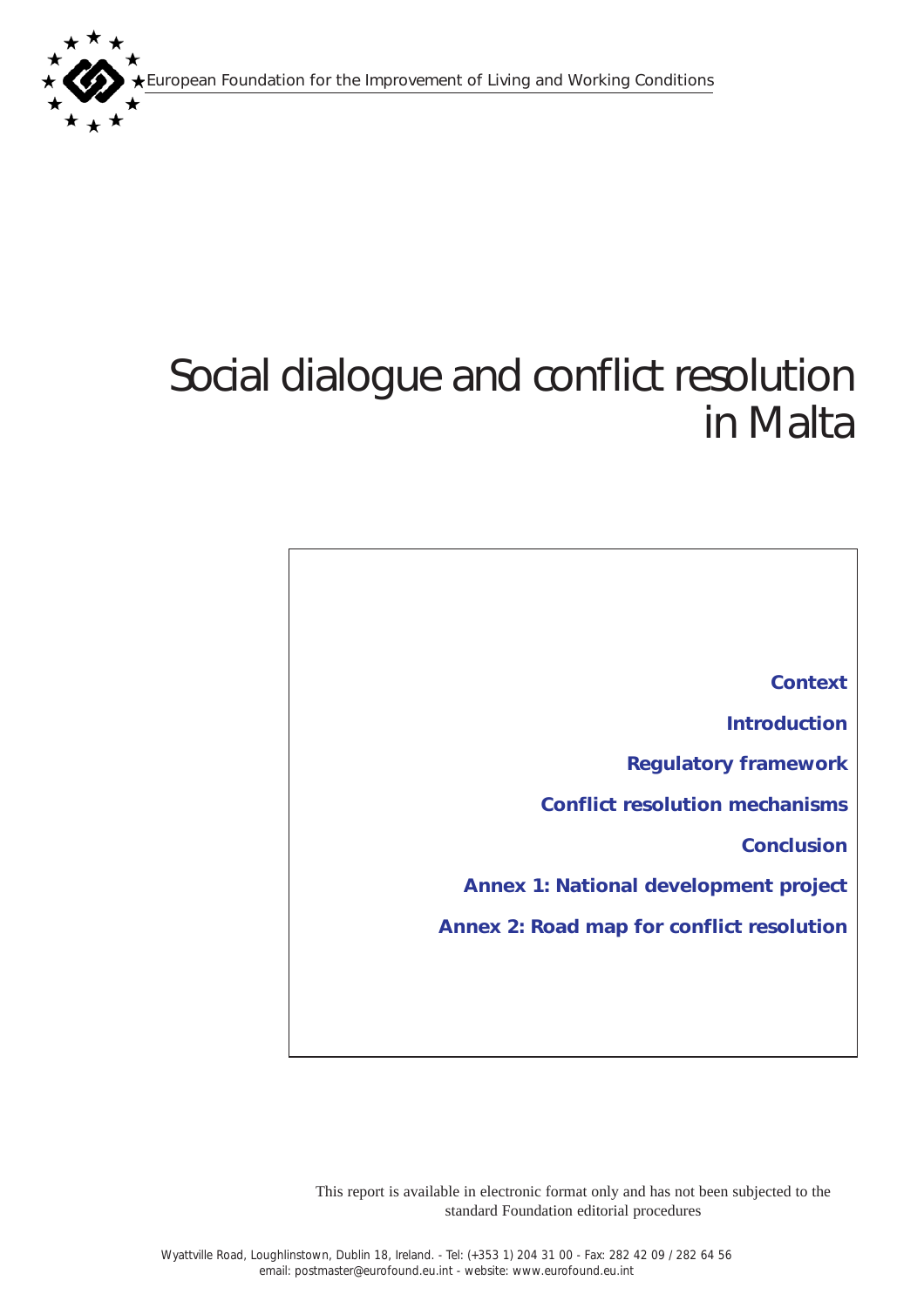# <span id="page-1-0"></span>*Context*

This report is part of a series of projects from the Foundation which focus on aspects of industrial relations in the runup to enlargement. The national report for Malta is part of the second phase of a project on 'Social dialogue and EMU' carried out by the European Foundation for the Improvement of Living and Working Conditions in 2002-3, in cooperation with the Swedish 'Work Life and EU Enlargement' programme. This phase of the project looked at the current mechanisms for resolving industrial conflicts prevailing in each of the ten acceding countries involved in the project: Cyprus, the Czech Republic, Estonia, Hungary, Latvia, Lithuania, Malta, Poland, Slovakia and Slovenia.

The main report provides an overview of the whole project and is available online at http://www.eurofound.eu.int/publications/EF0421.htm. It looks specifically at the role of social dialogue in resolving industrial relations conflicts. In most of these countries, both the systems of industrial relations as well as conflict resolution mechanisms are relatively new and have been subject to intense upheaval during the transition phase to market economy. Collective and individual industrial disputes are a new phenomenon for these countries as well. The report gives an overview of the existing institutional and regulatory frameworks for industrial action prevailing in each country, then goes on to describe the various systems in place to deal with conflict resolution. The overall aim of the research is to show how social dialogue can be harnessed to devise a road map for industrial peace.

# *Introduction*

The experience of social conflict is never distant from the world of work. This is due to the delicate balance, which characterises industrial relations and the interconnectedness between workplace relations and the wider areas of social life. The dire consequences of industrial conflict necessitate the establishment of effective mechanisms for its resolution. In this context the collective role played by the social partners is universally recognised and has become established particularly since the establishment of the International Labour Organisation (ILO) in 1919. Likewise in the European Union the institution of social dialogue as a concrete form of social partnership has increasingly become a characteristic feature of European economic and social policy formulation. It is played at the local enterprise, sectoral, regional, national and international levels.

This paper focuses on the mechanisms, which are established in Malta for the resolution of conflicts in industrial and social relations. As most conflicts emerge in the context of collective bargaining, the paper initially presents an outline of the roles played by the social partners in bargaining at both the enterprise and national levels. This leads to a review of recent trends in industrial conflict and an analysis of the institutional frameworks for conflict resolution. Finally, the mechanisms used in conflict resolution are assessed and some recommendations for future development are presented.

#### *Industrial relations framework*

Free and voluntary collective bargaining is carried out by the social partners at both the enterprise and national levels. For most employees this is the main means of wage determination. However, the minimum national and sectoral conditions of employment are established by legislation, following tripartite consultation at the Employment Relations Board. Furthermore, sectoral bargaining is sometimes also carried out in certain segments of the public sector and more rarely in the private sector.

#### *Enterprise-level bargaining*

The principal means through which wages and the other working conditions are determined is through bipartite, enterprise-based, collective bargaining. There are hundreds of collective agreements through which employees in specific enterprises may receive wages and working conditions above the statutory minimum.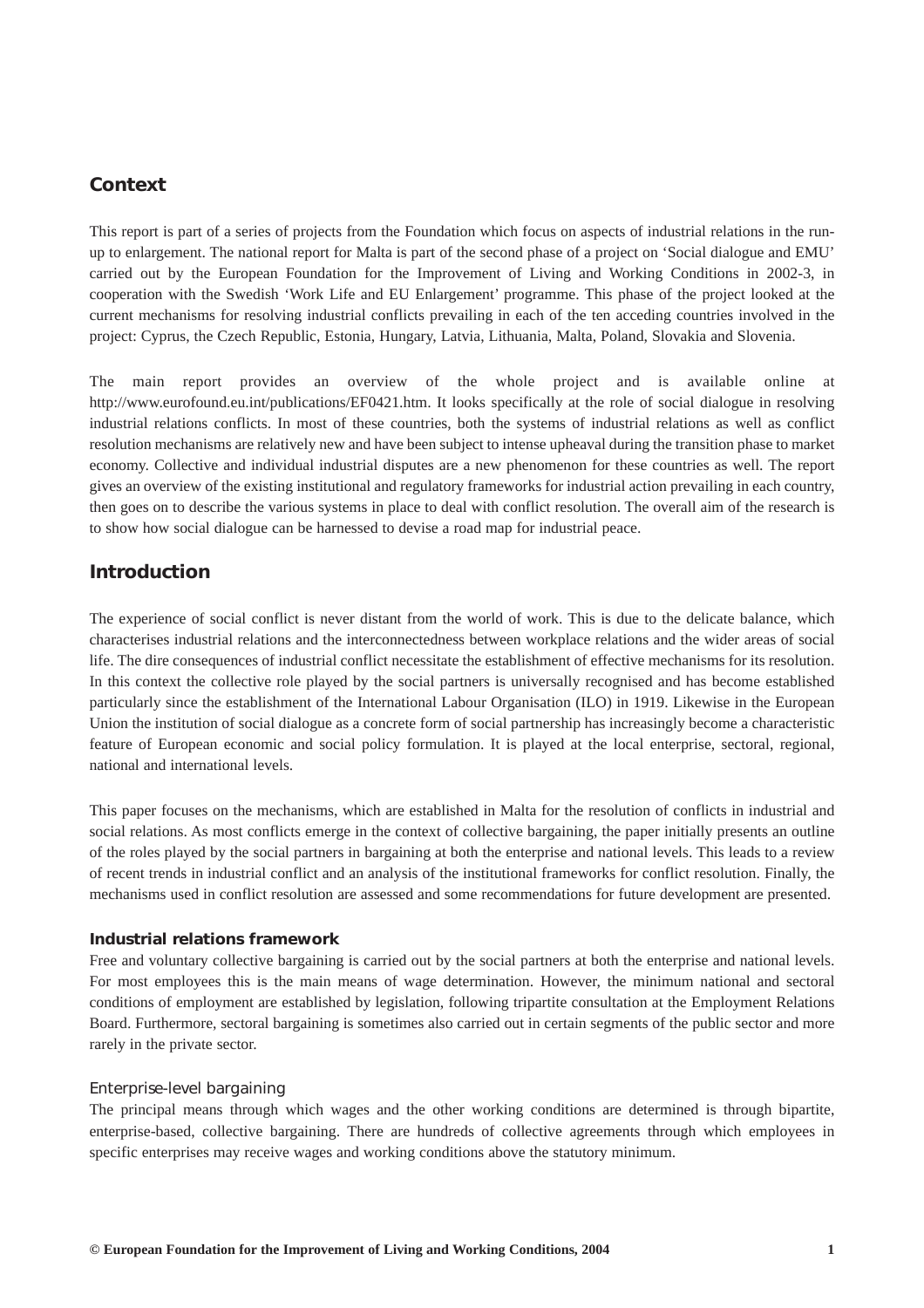Recognition of a trade union at a particular enterprise is normally based on the membership exceeding fifty per cent of the entire workforce. From time to time, a number of conflicts erupt over this issue, as the number of workers enrolled with a particular union may fluctuate, sometimes even during the proceedings of collective bargaining. There is also the tendency for the management of a single enterprise to sign more than one collective agreement on behalf of different categories of employees. This trend has been endorsed by the industrial tribunal for what have been termed 'separate bargaining units'.

In addition, recently there is a tendency for particular categories of employees to claim a separate recognition from that of the other workers. There are some rare cases where a union is recognised by an employer and a collective agreement is negotiated with it even though the union may not enjoy the majority of employee membership. On the other hand, there are also cases where the enterprise management agrees to negotiate with a common front formed between two or more unions, none of which individually command a majority, but do so collectively. The above evidence indicates a tendency towards the fragmentation of collective bargaining processes.

It has been estimated<sup>1</sup> that in 2002 the total number of agreements in force in the private sector was 297, distributed as follows: GWU - 157, UHM - 107, MUT - 13, other unions - 20. Out of an estimated total of 200 private sector enterprises with collective agreements in 1995, 60% concerned enterprises in manufacturing, and 40% in the services sector. On the other hand the total number of employees covered by collective agreements amounts to less than one third of all fulltime employees in the private sector. These figures reflect the economic situation where 75% of all industrial companies employ fewer than five persons. Furthermore, looking at each sector separately the following picture emerges. No collective agreements are recorded in the primary sector, comprising mainly agriculture, fisheries and stone quarrying. The number of employees covered by agreements in the secondary sector amount to 45%, whereas those in the tertiary sector amount to 22.7%. The latter category includes employees in banking and finance, the main hotels and private schools. Nevertheless the situation is very different in the public sector where the unionisation rate is around 90% and practically all employees are covered by collective agreements.

The terms of a collective agreement normally follow a standard pattern and cover both procedural aspects, relating to dispute resolution, and substantive issues, relating to conditions of employment. The standard duration of collective agreements is for successive three-year periods.

According to the Economic Survey, average weekly wages rose from a nominal value of LM 99.60 (US\$ 276) per week to M115.06 (US\$ 319) between 2000 and 2003. Furthermore, a study conducted among a sample of collective agreements reveals that average weekly sectoral wages rose by 3% during 2003<sup>2</sup>.

## *National-level bargaining*

In addition to enterprise-level bargaining, there has been a parallel development of national-level bargaining during recent decades. These developments may be traced back to the period of government under the Malta Labour Party (MLP) prior to 1987 when the GWU and the government collaborated closely in the formulation of social and economic policies and even signed a statutory fusion. The more important development in national social and economic bargaining, however, took place since that time - during which the Nationalist Party (NP) has been in power, except for a brief twoyear period (1997-1998). An important catalyst in this development has been provided by the European policy of social dialogue in the process of Malta's adoption of the *acquis communautaire*.

**<sup>1</sup>** Baldacchino G., Rizzo S., and Zammit E.L., Evolving Industrial Relations in Malta, WPDC/Agenda, Malta, 2003, pp. 159-170. See also Montebello J., Trends in Collective Bargaining in Malta:1998-2003, WPDC/DIER, Malta, 2003.

**<sup>2</sup>** Ministry for Economic Services, September 2003, p. 38.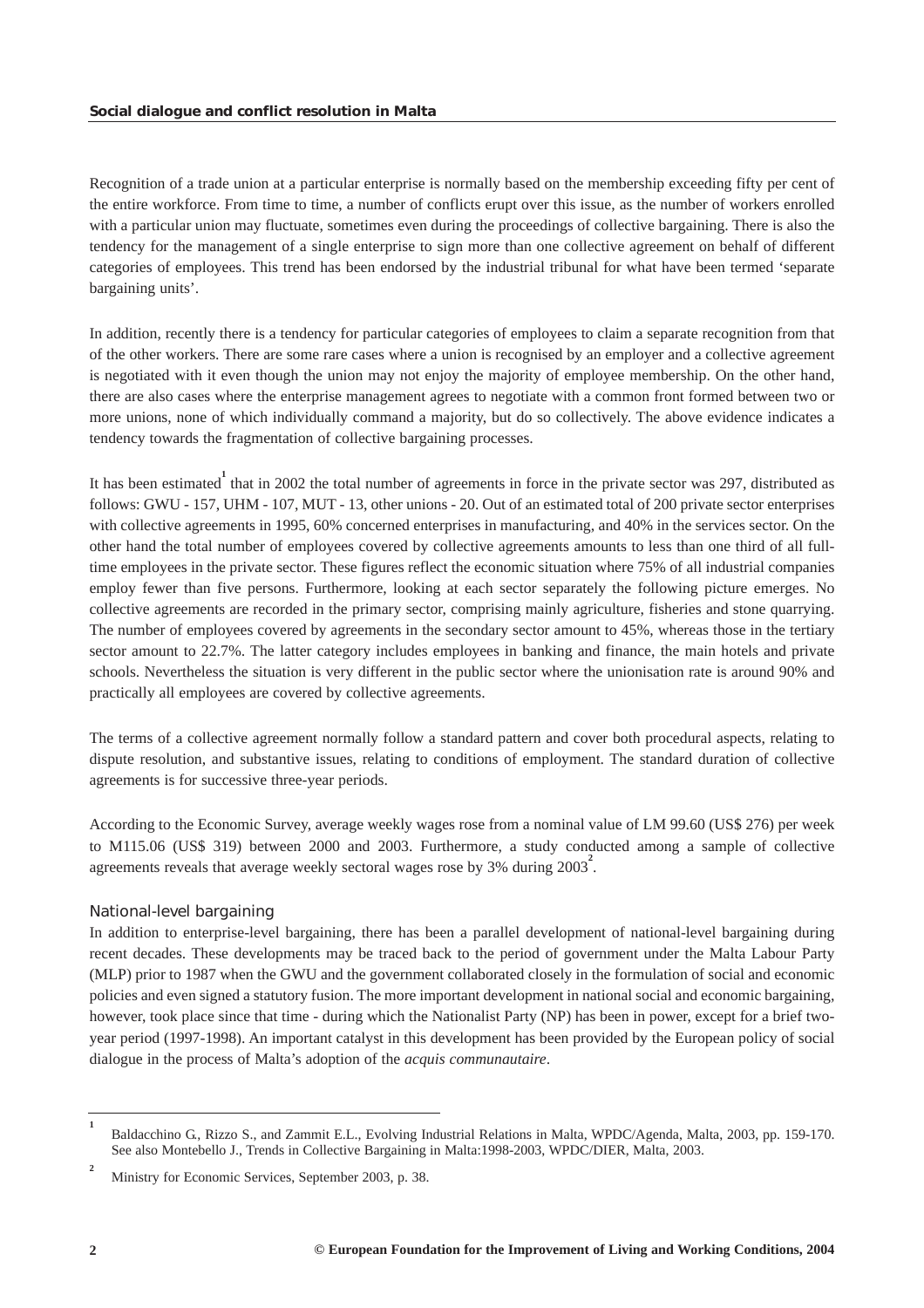This policy entailed a departure from the divisive policies and the political domination of the previous era and from the informal, ad hoc relations among actors which often predominate in a small-scale society. It thus constitutes one of the main instruments for conflict resolution. The Act establishing the 'Malta Council for Economic and Social Development…' (MCESD) became law in 2002 (Cap. 431: 2001). It is envisaged as an advisory body to provide a forum for consultation and social dialogue between social partners and, where necessary, with organisations of civil society. The council is entrusted with the task of advising government on all issues relating to 'the sustainable economic and social development of Malta'.

In addition to representatives of government, employers and workers, the Act also provides for the establishment of a standing Civil Society Committee, appointed by the tripartite council itself. This committee is to be consulted by the council 'on all those issues which the council may, in its discretion, refer to it'. In discharging its functions, the council is expected to reconcile individual sectoral interests with overriding national interests.

The Act does not exclude the possibility that the council may express its own independent opinions - including those critical of government policies. Such opinions would inevitably carry a lot of weight. Nor does the Act preclude the social partners from negotiating on specific issues - a role in which they are traditionally well versed to play and which they assume as second nature. In practice, however, everyone seems to prefer an advisory and consultative role for MCESD. The ultimate political responsibility for any decisions remains firmly in the hands of government while the social partners, after giving advice, remain at liberty to air their individual views in public.

## *Industrial conflict*

In recent years, apart from a few sporadic instances, Malta has enjoyed an atmosphere of relative industrial stability. This can be attributed to the readiness of the social partners to work together and engage in effective collective bargaining in a highly competitive international market. The success of the system is also due to Government's eagerness to solve industrial relations issues as soon as these emerge.

The number of industrial disputes registered with the DIER has fluctuated in the last few years. However, the number of striker days has been following an overall downward trend, as can be seen below:

| Year | <b>Strikes</b> | <b>Workers involved</b> | <b>Days on Strike</b> |
|------|----------------|-------------------------|-----------------------|
| 1970 | 26             | 23,979                  | 148,499               |
| 1975 | 30             | 5,262                   | 14,136                |
| 1980 | 13             | 764                     | 5,019                 |
| 1985 | 6              | 975                     | 874                   |
| 1990 | 25             | 3,610                   | 4,487                 |
| 1995 | 13             | 2,877                   | 5,302                 |
| 1996 | 7              | 4,000                   | 16,500                |
| 1997 | 9              | 3,289                   | 14,652                |
| 1998 | 8              | 785                     | 1,828                 |
| 1999 | 15             | 4,849                   | 1,261                 |
| 2000 | 12             | 5,000                   | 2,564                 |
| 2001 | 14             | 1,849                   | 2,792                 |
| 2002 | 5              | 678                     | 744                   |

*Strikes and Lost Working Days*

Source: *Department of Industrial and Employment Relations*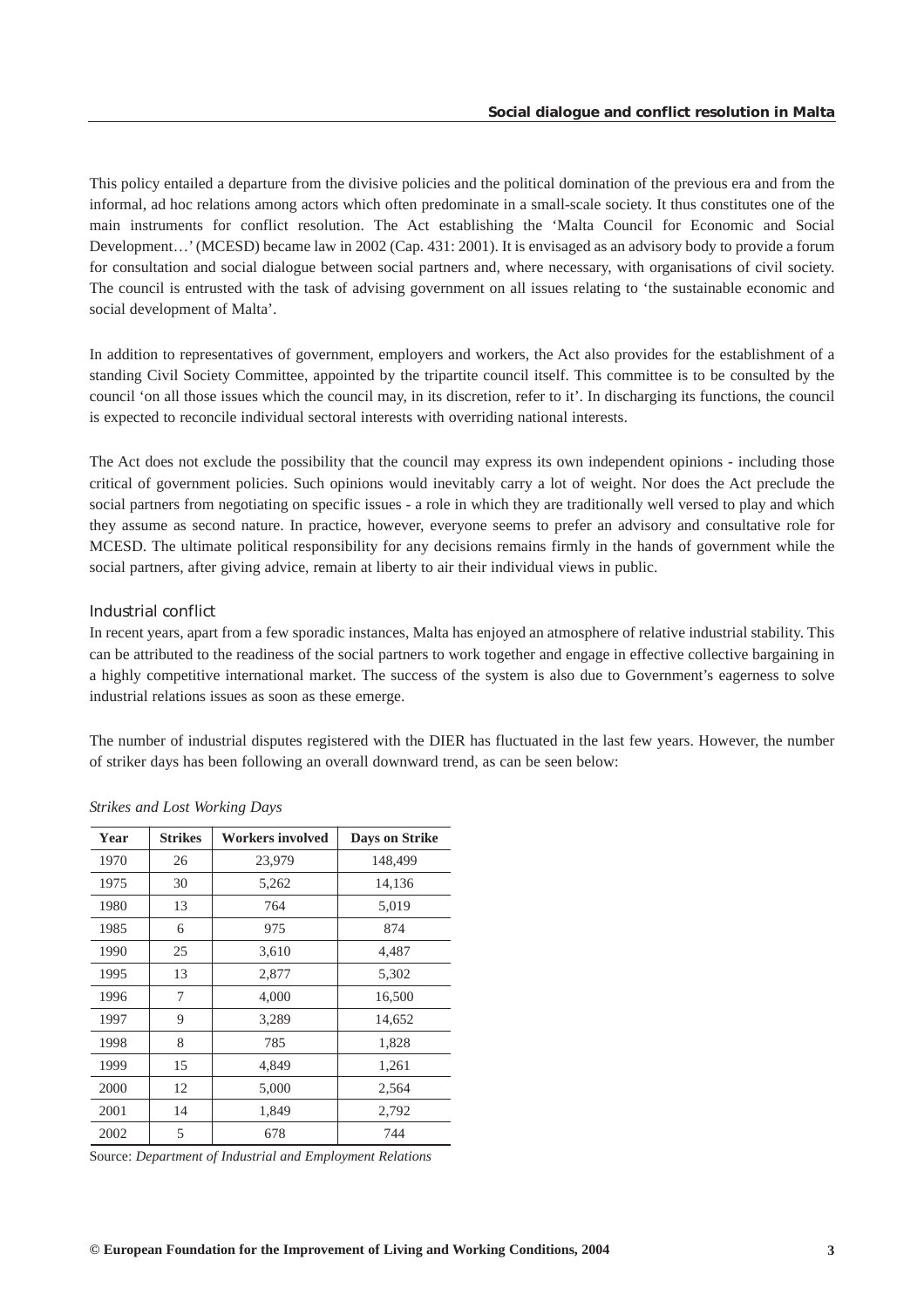<span id="page-4-0"></span>There are other work stoppages that are not officially registered as industrial disputes such as those by self-employed persons or actions called by a body which is neither a union nor an employer organisation (e.g. a political party).

The highest number of registered disputes (60%) was over conditions of work. These were followed by disputes over collective agreements (16.6%), over dismissals from work (11.7%) and union recognition issues (3%). It should also be noted that the vast majority of registered industrial disputes do not actually result in strikes. For instance, out of the 70 industrial disputes registered in 1994, only 10 resulted in strikes.

# *Regulatory framework*

## *Role of the state*

The state plays a prominent active mediatory and regulatory role in industrial relations in Malta. This it does through: (a) the enactment of appropriate legislation regarding industrial relations and the minimum of conditions of employment; and (b) its role as the major employer directly responsible for the conditions of work for around 37.8% of the total fulltime work force. It should be noted that since 1993 the practice of collective bargaining regarding wages and conditions of work has also been extended to the public sector whereas previously it was only practised in the private sector. Finally and most importantly, the Government performs a pivotal role in conflict resolution through (c) the Department of Industrial and Employment Relations (DIER).

#### *Employment and Industrial Relations Act (EIRA)*

The main law regulating work relations in Malta is the Employment and Industrial Relations Act (EIRA, 2002). This recent law replaced two earlier ones on the same topic, namely, the Conditions of Employment (Regulation) Act (CERA, 1952) and the Industrial Relations Act (IRA, 1976). It was enacted following more than 10 years of intensive consultations with the social partners and public debate in society at large. The new Act is divided into two sections (or 'titles'): the first dealing with individual conditions of employment and the second with collective industrial relations. In addition to updating the old legislation with today's changed conditions, the current law aims to bring Malta's employment and industrial relations legislation into conformity with the European Union's acquis communautaire. This is being done through a series of Legal Notices published by government on topics related to the European social policy such as the organisation of working time, parental and maternity leave, and European Works Councils.

The main legal provisions include the establishment of a tri-partite Employment Relations Board (ERB), which has a consultative function to government on a wide range of issues concerning labour legislation. Following consultations with the ERB, the minimum conditions of employment including payment of wages and overtime rates, hours of work, holidays etc. are established by Government at both the national and sectoral levels. These minimum conditions are currently being brought in line with the directives issued by the European Commission.

A national minimum wage was established in 1977. Currently it amounts to Lm53.13c (US\$ 147) per week. In the last few decades, the practice has been adopted to grant annual cost of living increases to all full-time employees by means of a national standard order issued under EIRA. Such statutory wage increases are usually determined around budget time, following discussions among the social partners at the MCESD. The statutory increases are roughly based on the current, official rate of inflation index, which is regulated by a tripartite board established under the Malta Statistics Authority. Thus, in 1999 the cost of living adjustment was Lm1.75 per week, whereas in 2003/4 it is only 0.75 cents per week.

Title 2 of EIRA deals with matters relating to collective industrial relations. It recognises the right of workers and of employers to form their own unions or associations, provides for their official registration and rules of conduct, and grants them immunity from prosecution for actions normally taken in the course of an industrial dispute. However, there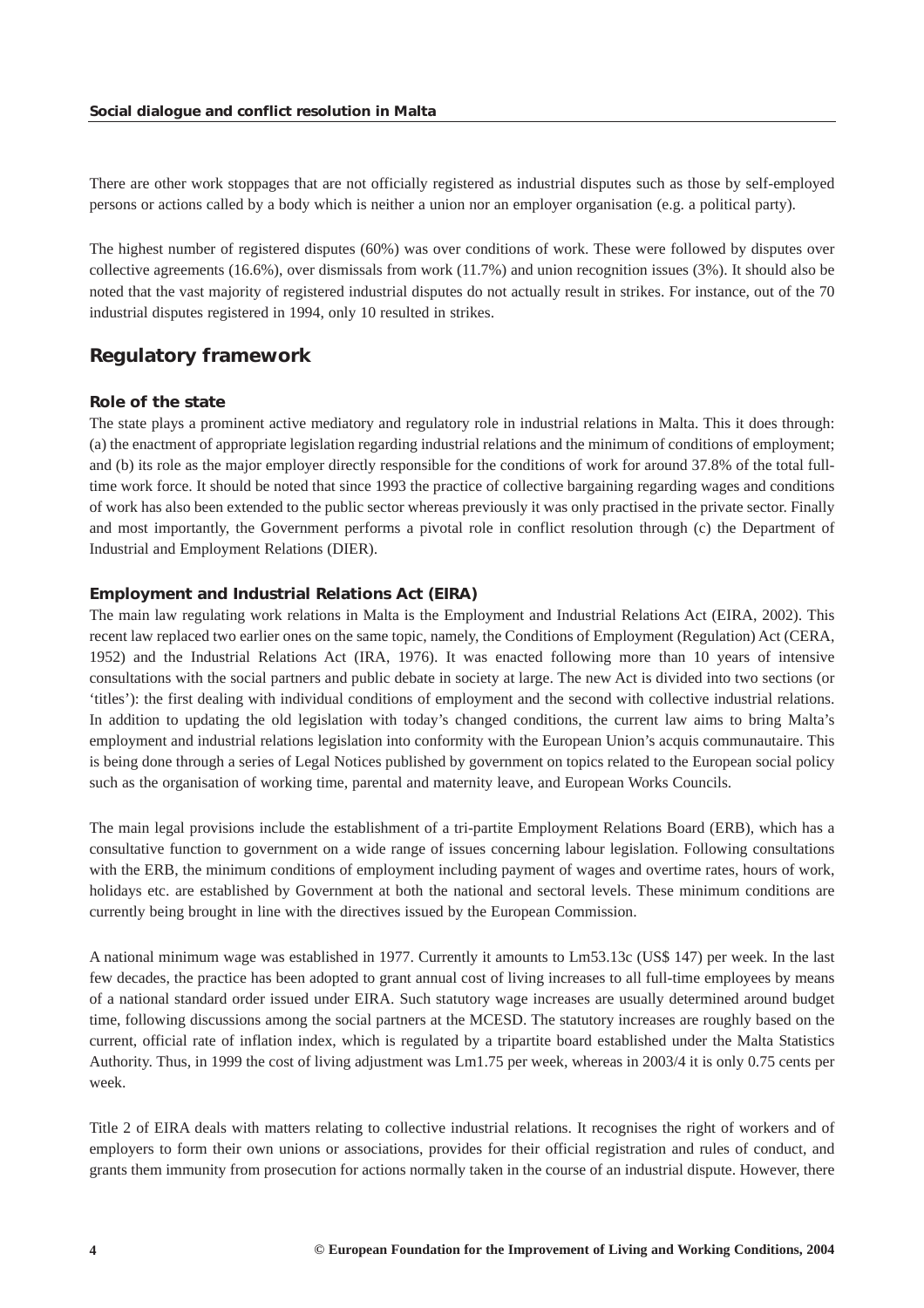is also a list of persons, providers of essential services who are debarred from industrial action. These are intended to ensure the uninterrupted functioning of Malta's international airport, harbour, provision of medical services, basic food supplies, civil protection, distribution of water and electricity, and a small number of civil servants and managers of industry.

The Act provides for the voluntary settlement of industrial disputes through mediation and conciliation services. For this purpose, there is the appointment of a panel of at least five independent professional conciliators, appointed by the Minister following consultation with MCESD.

When these fail, there are provisions for the involuntary settlement of disputes in court. For this purpose the Act establishes the Industrial Tribunal, which arbitrates in industrial disputes by means of a panel made up of employer and employee representatives together with an independent chairperson. Cases of alleged unfair dismissal, however, are decided by the chairman acting alone. In such cases, the award may include compensation and/or reinstatement. In the case of an industrial dispute, the Tribunal's decisions are enforceable for one year. In cases of disputes concerning alleged unfair dismissal, statutory rights or conditions of employment, there is also the right of appeal on points of law.

#### *Department of Industrial and Employment Relations*

This employs 10 industrial relations officers, whose task is to advise both employers and employees on emerging issues, to oversee places of work and to ensure conformity with legal standards. During 2002 these officials dealt with issues covering 10% of the entire labour force. Their main duties involve carrying out interviews with clients, investigating irregularities and other claims, and prosecuting in court cases of alleged irregularities. In order to carry out its functions, the Department also employs three economic officers and two legal officers. During 2002 the DIER reported the following activities:

- no. of enquiries made 16,000;
- inspections carried out 4,628 (covering 14,200 employees);
- **employees interviewed 5,999;**
- $\blacksquare$  irregularities reported 600;
- **prosecutions 77;**
- $\blacksquare$  court sittings 745;
- claims issued 61 (for the value of LM 94,000).

Furthermore, the Department provides support to the Employment Relations Board and it is also responsible for the official registration of trade unions and employers' associations. Following the notification of an industrial dispute, the Department normally assumes the main responsibility for providing conciliation services to the contestants.

Finally, once a dispute is referred to for a court decision, the Minister is responsible for setting up the Industrial Tribunal which is normally composed of an independent chairman accompanied by two persons, one nominated by the employers' side and the other by the unions. At this stage, the Department provides logistical support to the Industrial Tribunal.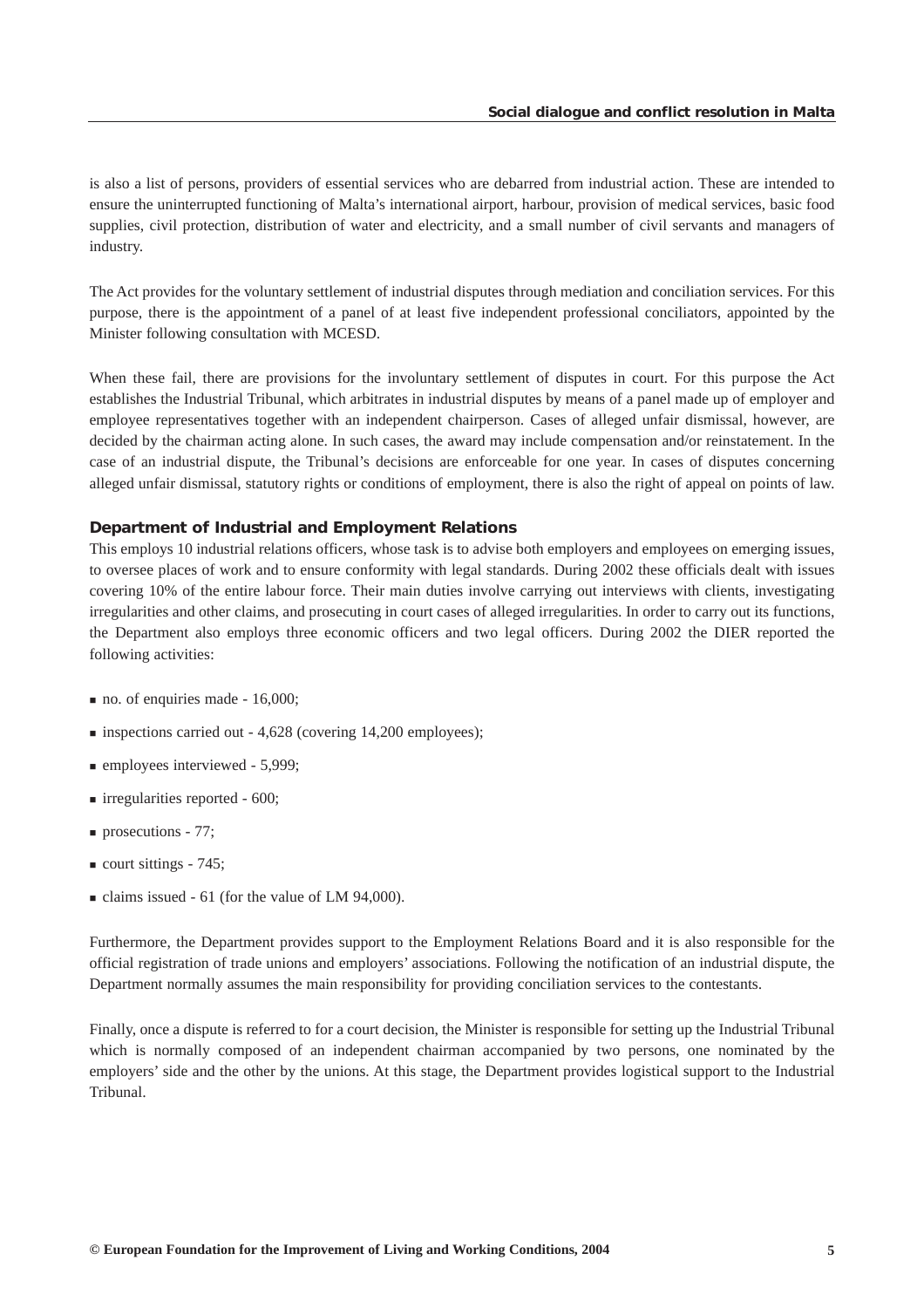## <span id="page-6-0"></span>*Conflict resolution mechanisms*

EIRA provides for both the voluntary settlement of disputes through mediation and conciliation and for a settlement determined by the Industrial Tribunal (IT). It should be noted that in practice no distinction is made in Malta between conciliation and mediation. In addition to the services for conflict resolution provided by government, at all levels there are also possibilities for similar alternative services to be provided through private agencies. The law authorises the Minister to appoint a Conciliation panel made up of not less than five persons, following consultation with MCESD. As noted above, however, the task is normally entrusted to the Director of the DIER.

The functions of the conciliator are to:

- communicate with the parties concerned,
- organise and preside over conciliation meetings,
- consider the causes and circumstances of the dispute,
- endeavour to bring about an amicable settlement,
- make any necessary recommendations for a resolution.

What usually happens is that as soon as there are indications that an industrial conflict may erupt, the DIER - with ministerial concurrence - offers its conciliation services in an effort to solve the problem before further harm is done. The effectiveness of this course depends heavily on the skills, experience, standing, and personal commitment of the director who normally plays the leading role. The present incumbent describes his role as one of 'trust building and confidentiality'.

If, as often happens one of the parties makes a mistake - such as that of basing one's arguments on miscalculations - the director tries to find an honourable way out, while maintaining good relations with both sides. During conciliation meetings he gives both sides time to air out their grievances, while keeping to the subject under discussion. He has to be a good listener. His task is to make a distinction between disagreements on matters of substance and other details. He has to expose the case of both sides, while keeping the necessary distance and impartiality. When a stalemate is reached, he often finds it useful to speak to each side separately in order to help them reach a compromise.

In order to perform his role well, he has to be on call, flexible with his own time and ready to meet at odd places. He has to keep on cordial terms with both protagonists. He finds that a good sense of humour helps to defuse tense situations. Some experiences help the protagonists to get to know each other better and to build personal relations such as their attendance at educational seminars and, particularly, at the annual ILO conference. There they stay together for three weeks in Geneva. When a voluntary settlement is reached, a memorandum with the terms of the agreement is drawn and signed by the parties involved. Such a settlement is binding on the parties as well as on the workers represented by them.

The effectiveness of the existing conciliation services emerges from the fact that during the five-year period 1998-2002, 80% of all emerging industrial disputes were referred to conciliation and of these, the success rate of reaching agreement was 78.3%.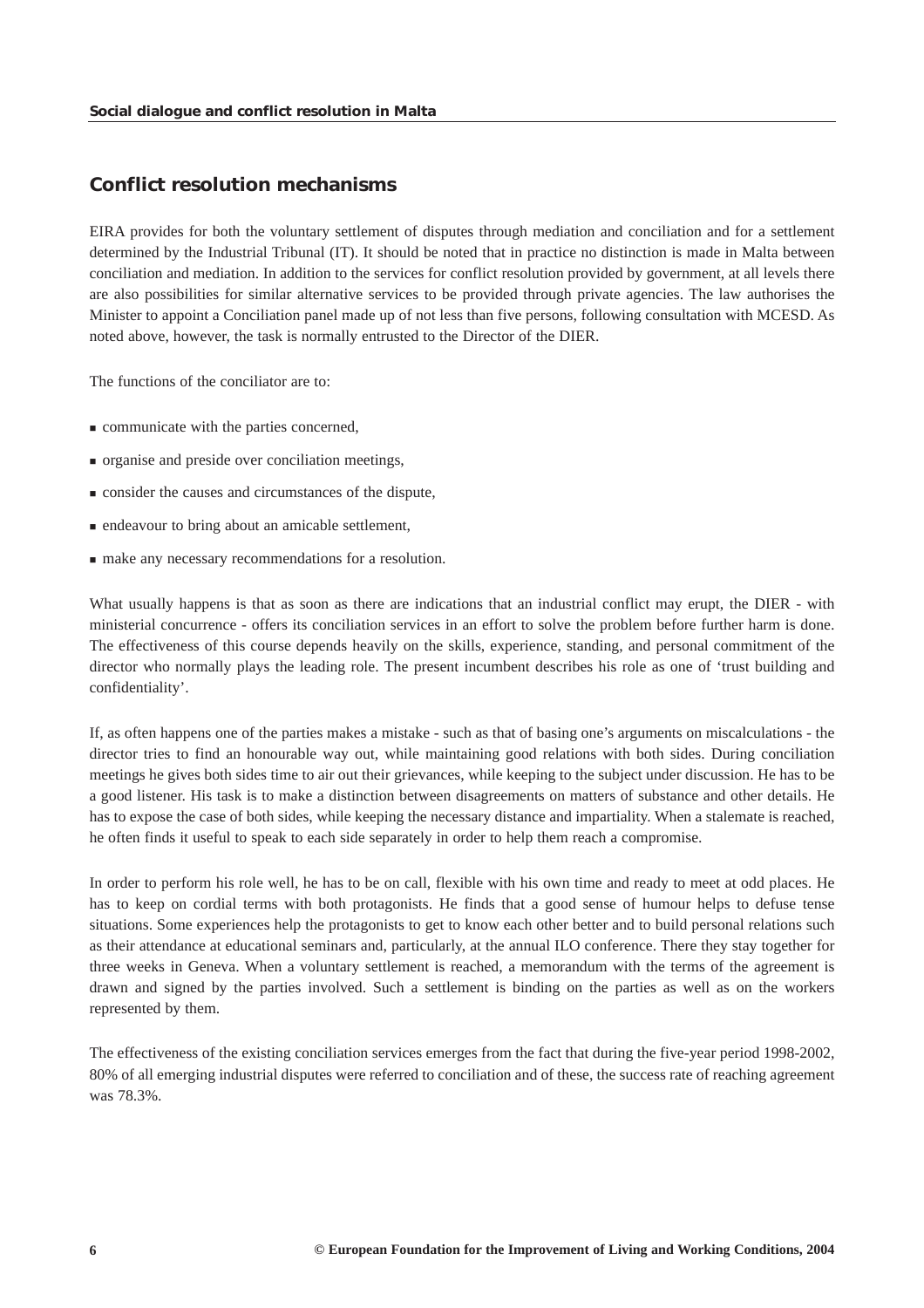| Year | <b>Disputes</b> | <b>Conciliations</b> | <b>Agreements</b> |
|------|-----------------|----------------------|-------------------|
| 1998 | 72              | 53                   | 36                |
| 1999 | 92              | 92                   | 76                |
| 2000 | 103             | 77                   | 62                |
| 2001 | 103             | 68                   | 48                |
| 2002 | 116             | 102                  | 85                |

<span id="page-7-0"></span>These trends are shown below:

Source: *Department of Industrial & Labour Relations*

On the other hand, when a deadlock is reached, the minister may appoint a court of enquiry in order to establish the causes and circumstances of the dispute. This option, however, is rarely chosen. More commonly, when deadlock is reached, the minister is normally requested by either or both parties to refer the case to the Industrial Tribunal. This is a special judicial body, established under EIRA, and given exclusive jurisdiction over employment and industrial relations conflicts.

The tribunal is chaired by a member of a panel appointed by the Prime Minister, following consultation with MCESD. Such members serve as chairpersons either in turn or according to competence. The tribunal also includes two other members, chosen from two other panels representing in turn the interests of both employers and employees. Both panels are also appointed through MCESD. Nevertheless, in cases other than those dealing with industrial relations - such as those of unfair dismissal - the tribunal is chaired by the chairperson alone. The tribunal's decision is binding on all parties and may not be appealed against for a period of at least one year. In giving its award, the tribunal is expected to take into account the social policies of the Government, the requirements of any national development plan and other economic policies of the government.

Reference to the tribunal may be made by any of the parties involved in the dispute, once the possibilities of an amicable settlement have been exhausted. When a dispute is referred to the tribunal, all industrial actions are normally suspended. Hence, any hasty resort to this line of action without its prior consent is seen by the union as a restriction of its right to strike. In addition there are a number of cases of alleged unfair dismissals also referred to the industrial tribunal.

The numbers of disputes referred for adjudication and decided by the Industrial Tribunal during 1998-2002 are the following:

| Year | <b>Unfair Dismissals</b> | <b>Industrial Disputes</b> |
|------|--------------------------|----------------------------|
| 1998 | 94                       |                            |
| 1999 | 87                       |                            |
| 2000 | 72                       |                            |
| 2001 | 83                       | 13                         |
| 2002 | 105                      |                            |

Source: *Department of Industrial & Labour Relations*

The process of conflict resolution in Malta is summed up in the road map in annex 2.

# *Conclusion*

This paper has reviewed the existing mechanisms for the resolution of industrial conflict in Malta. The strengths, weaknesses, perceived opportunities and future threats to the system, based on a SWOT analysis, are summarised below.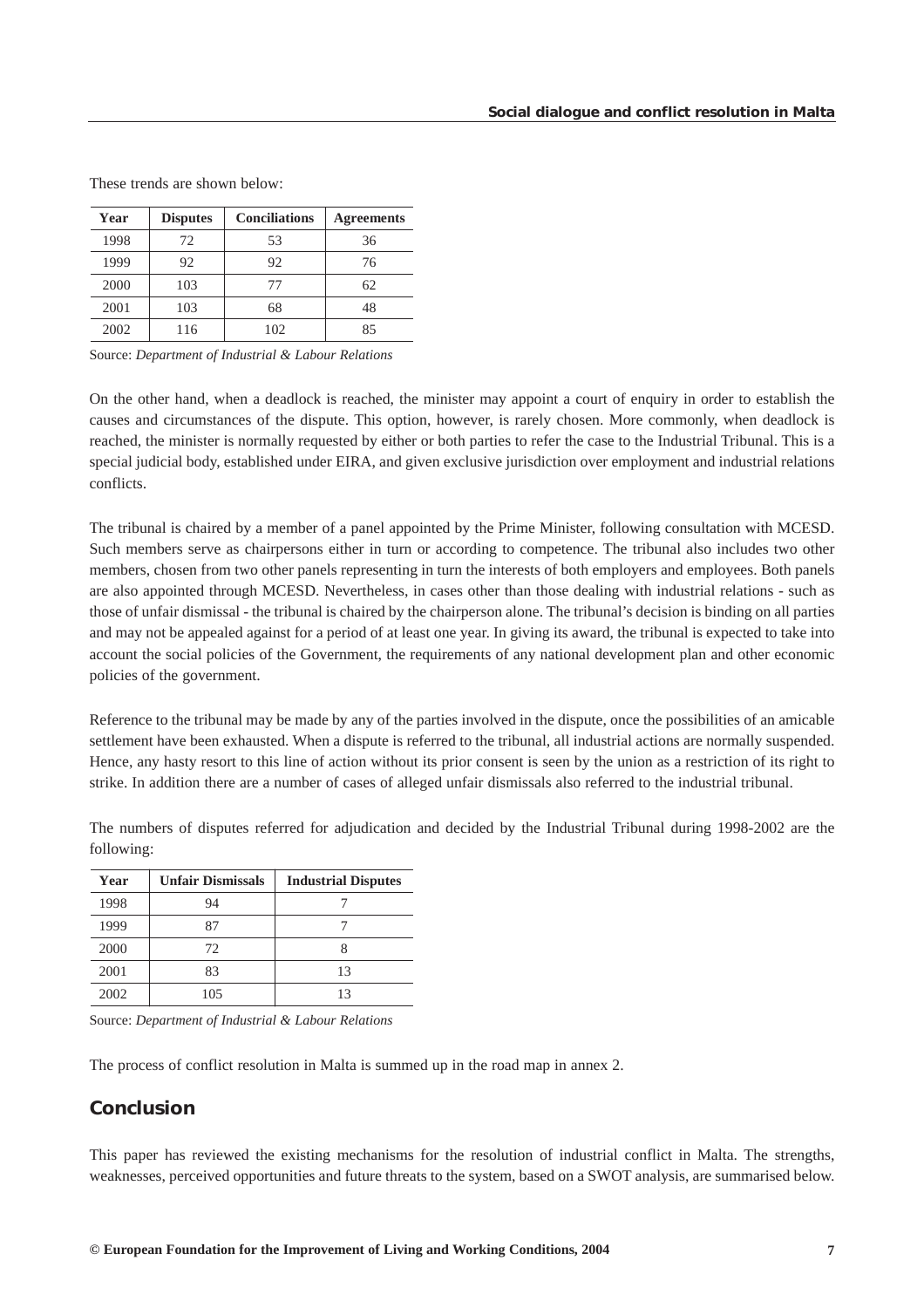Experience has shown that over the years, the system has acquired a degree of stability. The mechanism is effective in averting or solving 80% of all the cases of conflict that emerge. The number of strikes has decreased. Although the services offered by DIER are free of charge, the system leaves room for the parallel development of private conflict resolution services.

Nevertheless, the system is too dependent upon the services of one single person, i.e. the director. The process can also be time consuming. The unions on their part complain that resort to the IT can occasionally be used as a strike-breaking tool. On the other hand employers contend that all industrial actions should cease prior to the start of the IT proceedings, and this is what normally happens. Furthermore, the system makes no clear distinction between conciliation and mediation, and is over reliant on ministerial discretion, particularly which recourse is made to the IT. Finally the system is not applicable to the public service, which is one sector where disputes may often erupt.

As Malta is currently on the threshold of EU membership, there are new opportunities for learning the best practices in conflict resolution from other member states. This experience may provide a catalyst for the development of a more mature system of conflict resolution.

One perceivable current threat to the system as a result of widespread individualism is a trend towards the progressive fragmentation of trade unions. This may result in clogging the system due to the inability of trade unions to represent and harness their members' aspirations. There is also a shortage of promising, young persons getting attracted to play leading roles in the field of industrial relations. This does not augur well for the future. Simultaneously, the pressures emanating from globalisation and loss of competitiveness may well result in a new wave of industrial unrest.

The above listed points refer mainly to disputes emerging at the enterprise level. In addition to these, in Malta there are other difficulties obstructing the practice of conflict resolution through social dialogue at the national level. Clearly, the political divisions, social allegiances, personality differences and patronage networks which dominate Maltese society are also reflected in the relationships among the social partners. Up to the present, the general atmosphere has not been conducive to social dialogue.

Nevertheless, there are some positive signs of a gradual, emerging realisation that the politics of confrontation are ultimately self-defeating and that much is to be gained through constructive social dialogue. A positive indication of the new approach is found in the prolonged, pre-budget consultations that are being carried out annually among the social partners at the MCESD. In the past, the social partners used to submit their own proposals individually to Government just before budget time. In contrast, intensive discussions are now carried out collectively at the MCESD - with the direct involvement of the Finance Minister. Different working sub-committees are organised to deal with different aspects of the budget. These sessions are concluded with a full day, plenary meeting of the council held at a local hotel. Most of the social partners express their satisfaction that even if there are still areas of disagreement about the right solutions, at least they are managing to hold serious discussions and identify some of the existing problems.

Such experiences clearly indicate that beneath the public rhetoric, and despite the existing difficulties and outside pressures, there is a gradual development of a positive relationship among the social partners which may eventually blossom into a mature social dialogue. This is the best guarantee for the resolution of industrial and social conflicts in future.

**Edward Zammit**, University of Malta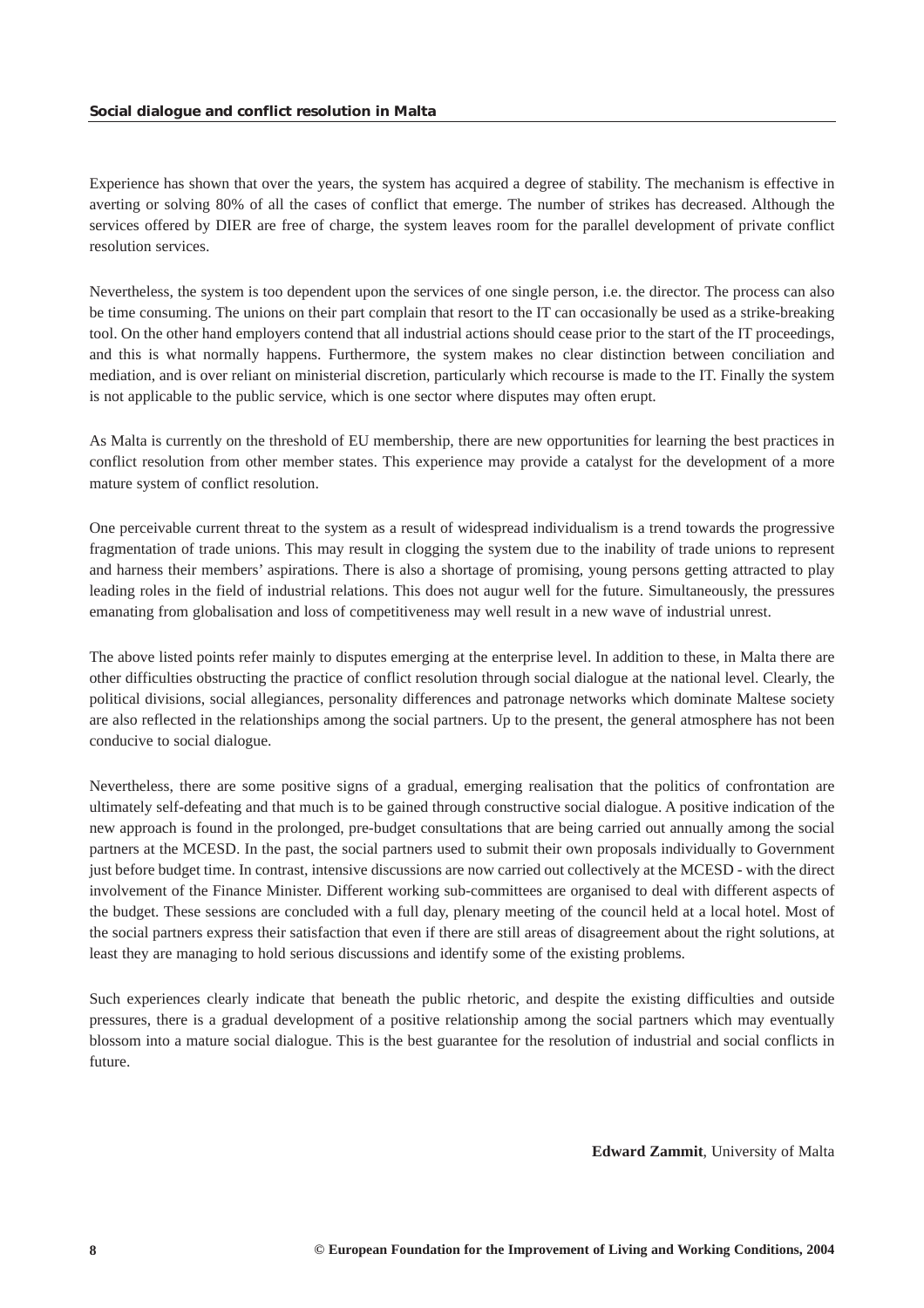# <span id="page-9-0"></span>*Annex 1: National development project*

**Vision for the future of social dialogue and conflict resolution development: strengthening conflict resolution at sectoral and national level**

#### *Conflict resolution at enterprise level*

The above evidence suggests that the services for conflict resolution, particularly these offered by the Department of Industrial and Employment Relations, are effective in dealing with enterprise level conflicts. The institution of free collective bargaining is well established and its functioning reflects the efficiency of the organisations representing the interests of both workers and employers. Nevertheless, the changes that the Maltese economy and society are currently undergoing demand that these services become more expeditious. The need to restructure Maltese industry - both the manufacturing and services sectors due to increased international competition - is posing a serious threat to these institutions. Very often, the term 'restructuring' is simply a euphemism for 'downsizing'.

It is becoming increasingly evident that the maintenance of a constant increase in living standards - which has been at the root of successful collective bargaining for several decades - is no longer feasible. In other words the limitations to collective bargaining are becoming increasingly evident. A new basis for industrial relations must be sought and established if the system is to continue to operate in future. Undoubtedly this is a major challenge.

At present the services of conciliation/mediation are too dependent on the services of a single person, the Director of DIER and occasionally a few others. These may intervene spontaneously and act as conciliators/mediators whenever conflicts arise. This expertise needs to become more institutionalised and the expertise of the Department's officers needs to be upgraded through professional training.

Furthermore, the system needs to become more proactive through the strengthening of the Department's research and advisory services. These services may be performed both 'in-house' and may be farmed out through an agreement with the relevant research department at the University. These services, which are currently performed on an occasional ad hoc basis need to be provided regularly. This, in addition to the professional training of the DIER's staff, is likely to lead to the long-term improvement of conflict resolution mechanism and to meeting the new, emerging challenges.

## *Conflict resolution at sectoral level*

The experience of sectoral level collective bargaining has, up to now, been very limited in Malta. Variations in the economic performance of different enterprises and hence in their ability to pay their employees, makes such bargaining difficult and undesirable among trade unions and employers alike. Nevertheless, where enterprise level bargaining does not take place, mainly due to non-unionisation, particularly in SMEs, the minimum levels of pay and other conditions of employment are determined by law. In these circumstances the minimum conditions of employment are established through EIRA. These take the form of 'National Standard Orders' and the relevant Legal Notices applicable to various Sectoral/Wages Councils. There are currently 32 of these tripartite councils, operating under the Employment Relations Board, which advise the Minister on the specific minimum conditions applicable to the various sectors.

It is proposed that the role of these councils should be reviewed and rationalised. Such an exercise should also be based on the outcome of research - particularly aimed at establishing objective criteria for the measurement of productivity and competitiveness in the different sectors.

Another area where sectoral bargaining in Malta takes place is in the public sector and this is where a number of industrial conflicts tend to erupt from time to time. Nevertheless, EIRA excludes the application of its dispute resolution mechanism to the 'government employment' sector. (Sec.84 (1)). This situation prevails despite the experience of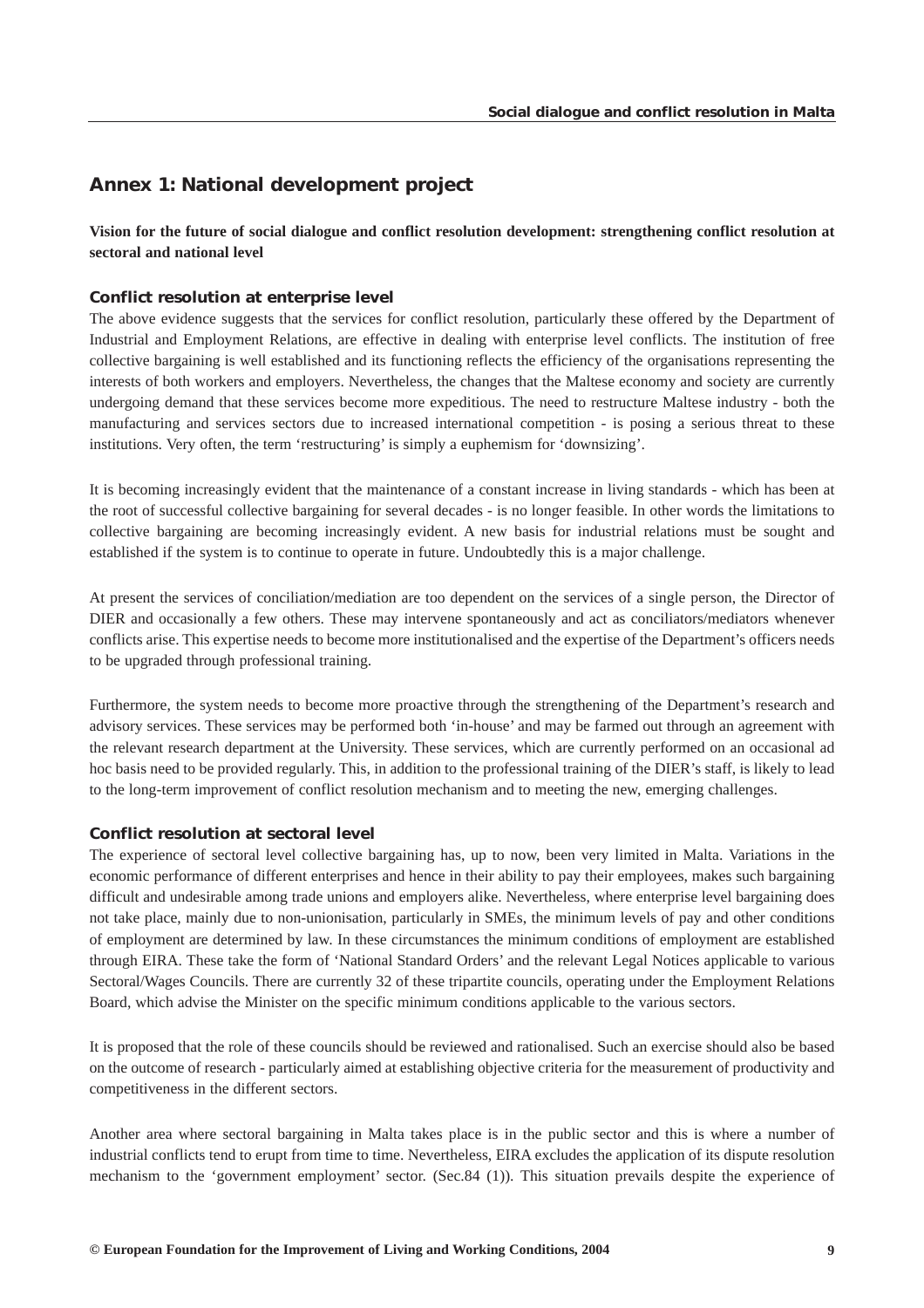collective bargaining in the public sector for many years. Disciplinary cases, including dismissal, of employees in the public service fall under the Public Service Commission - which is protected by the Constitution. In the case of disputes involving parastatal organisations and other semi-autonomous public sector bodies, however, the same provisions prevail as for all other employees. The application to civil servants of the section of EIRA dealing with minimum conditions of employment (Title 1) and the establishment of an Industrial Tribunal for them awaits a future decision by Government.

## *Conflict resolution at national level*

Following the outcome of the referendum on EU accession and the general election which succeeded it, one main issue regarding Malta's future has now been settled. As a result, a more constructive atmosphere now generally prevails. This is also reflected at the level of MCESD. The social partners are now eager to look for collective solutions to national problems through national level bargaining. Some results have already been achieved such as an agreement among the social partners, including government regarding the search for a long-term reform of the National Pensions Scheme and a re-structuring of the shipyards' workforces.

Exhaustive consultations were also made among the social partners and the Ministry of Finance prior to the presentation in parliament of the Government's 2004 Budget. It is also significant that frequent public references are being made to the need for negotiating a 'national social pact' among the social partners - along the lines of similar agreements which were reached in countries like Ireland, Holland and most other EU member states. This goal was echoed in the 2004 Budget Speech under the title of 'Competitiveness' where it is stated that: 'The Malta Council for Economic and Social Development… is committed so together we look into all those factors that affect competitiveness in order that we reach a Social Pact that paves the way to speed up progress.'**<sup>3</sup>**

The success of this venture, however, requires a fundamental change in the culture which characterises relations among the social partners - including their reciprocal attitudes and relations. A code of practice needs to be developed. The ultimate aim is to bring about a change in culture from confrontation to cooperation. New ideas, perceptions, values and norms must be developed through focused training programmes. These programmes must themselves be based on comparative research supported by experiences of effective social dialogue both in Malta and in other European states. The media of mass communications may also contribute towards the cultural change which needs to be supported by the people in the country at large.

Assistance must be provided by Government to strengthen the social partners themselves. Experience shows that a degree of self-confidence is required to enable them to lead their members and followers along uncharted territory.

## *Action plan*

It is proposed that informal discussions should be held as soon as possible among all the different parties (i.e. involving the Ministry for Social Policy, MCESD, DIER and the university) aimed at devising a strategy for the implementation of the development project outlined above. Following these discussions, a formal agreement should be made among the social partners at the level of MCESD. This agreement should also include a commitment of the necessary human and financial resources for its implementation. Furthermore an application should be submitted for supplementary assistance from the relevant EU programmes aimed at strengthening the mechanisms for conflict resolution in Malta at the various levels.

**<sup>3</sup>** Budget Speech - 2004. Ministry of Finance and Economic Affairs, Malta, November 2003.